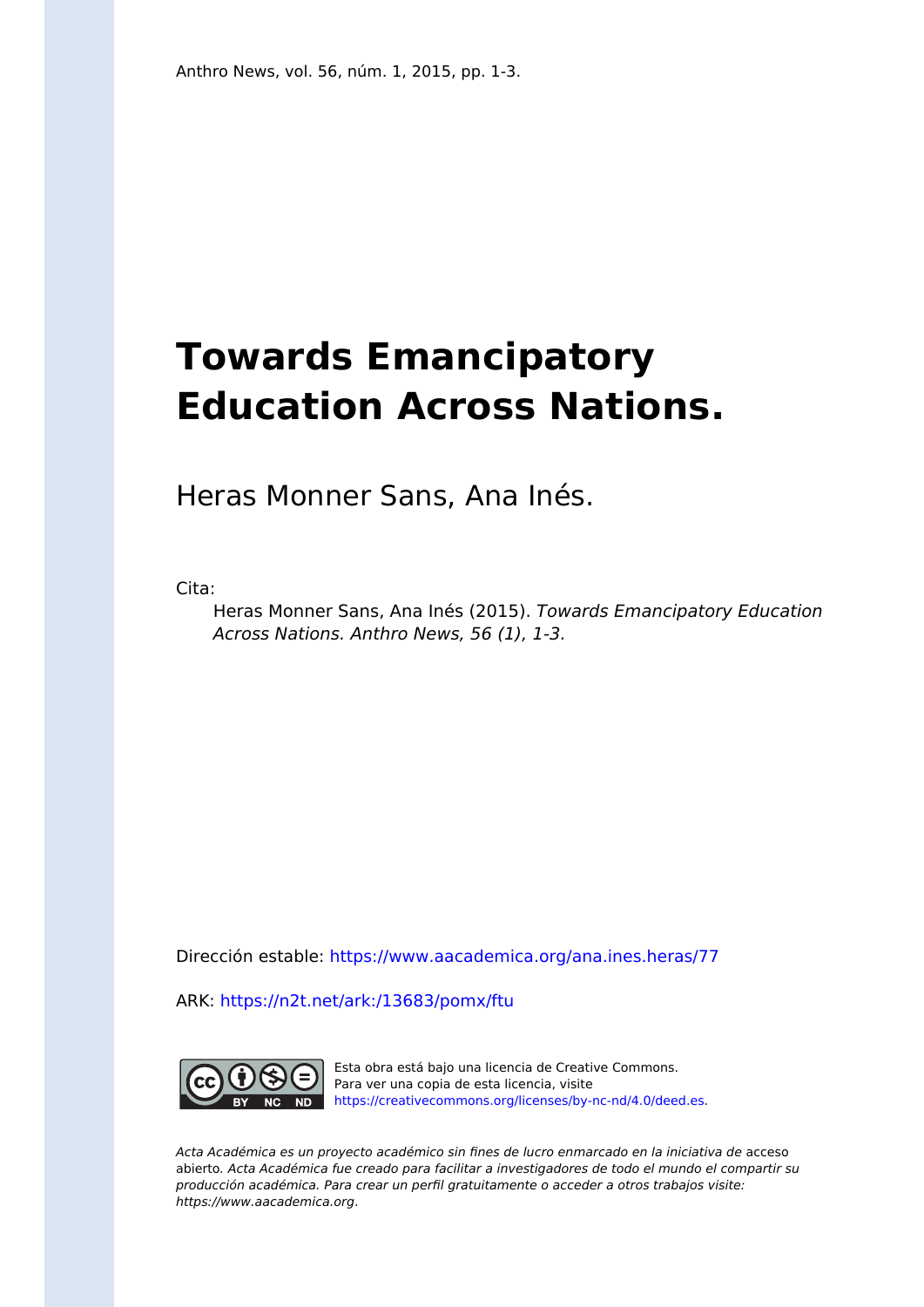## **Towards emancipatory education across nations**

Ana I. Heras, Ph.D. IRICE-CONICET and Instituto por la Inclusión Social y el Desarrollo Humano, Argentina

## **In dialogue with Pablo Imen, member of the Latin American Educational Emancipatory Network**

The Cooperative Cultural Center in Buenos Aires, Argentina, has taken an initiative a few years ago: networking to construct a common agenda around emancipatory educational practices.

Building upon the work of several different educational groups composed by principals, teachers, and other educational workers, this initiative has taken the form of an exchange network through which colleagues from several different Latin American countries meet periodically and discuss the central issues concerning emancipatory education. This network has chosen the concept of *nuestro-americana* to refer to their work. Roughly translated, signifies that (Latin) American countries have something specific that is ours to offer.

Pablo Imen is one of the coordinators of this network. In dialogue with him, he comments on the origin of the network and the way in which the exchange is taking form currently.

Asked about the origin of the network, Imen comments: "we first started by contacting colleagues from Venezuela, Colombia and Uruguay, with whom we had already been working on what is specific about emancipatory Latin American education. We were later able to establish contact with professionals from México, Brazil, Chile, Bolivia and Cuba."

In helping understand why the network has followed this geographical pattern, Imen highlights that in Venezuela, Colombia and Uruguay existed educational movements that had a long historical tradition from the perspective of autonomous, sovereign and national pedagogical perspectives, and provides the names of important teachers and teacher-educators during the XX century: Jesualdo Sosa in Uruguay, Olga and Leticia Cossetini in Argentina, Paulo Freire in Brazil, for example.

Additionally, in Venezuela, as early as the beginning of the XIX century, we find the work of Simón Rodríguez (1769- 1854) who worked on conceptualizing a public educational system that could provide all people with tools to emancipate their thinking and action. His original concern was with the educational forms that colonial pedagogical schooling imposed on society.

Rodríguez´s thinking and conceptual process broadened from specific educational matters to include a reflection on social, political and economic processes taking place in what at the time he called Hispano América. And such a perspective is later taken up as a legacy in its *emancipatory* key.

Forced by political exile, Rodríguez traveled and studied several different educational systems in Italy, France, Prussia, Germany, for example, during 20 years (1806-1826). His thinking was influenced by socialist European ideas, and yet during this long voyage he conceived the need for a Hispano American, non-colonial way of acting and thinking. He sustained that in order to provide educational tools effective in our countries it was in our countries that the educational methods and orientations should be created.

In this line of thought he emphasized the idea that "either we [create something anew] or we err [we miss the point altogether]", to refer to the fact that any solution is contextually bound and should not be "imported". He thus created different educational devices, which he applied in schools across countries of Latin America (because he spent time in Chile, Perú, Venezuela), and documented the results.